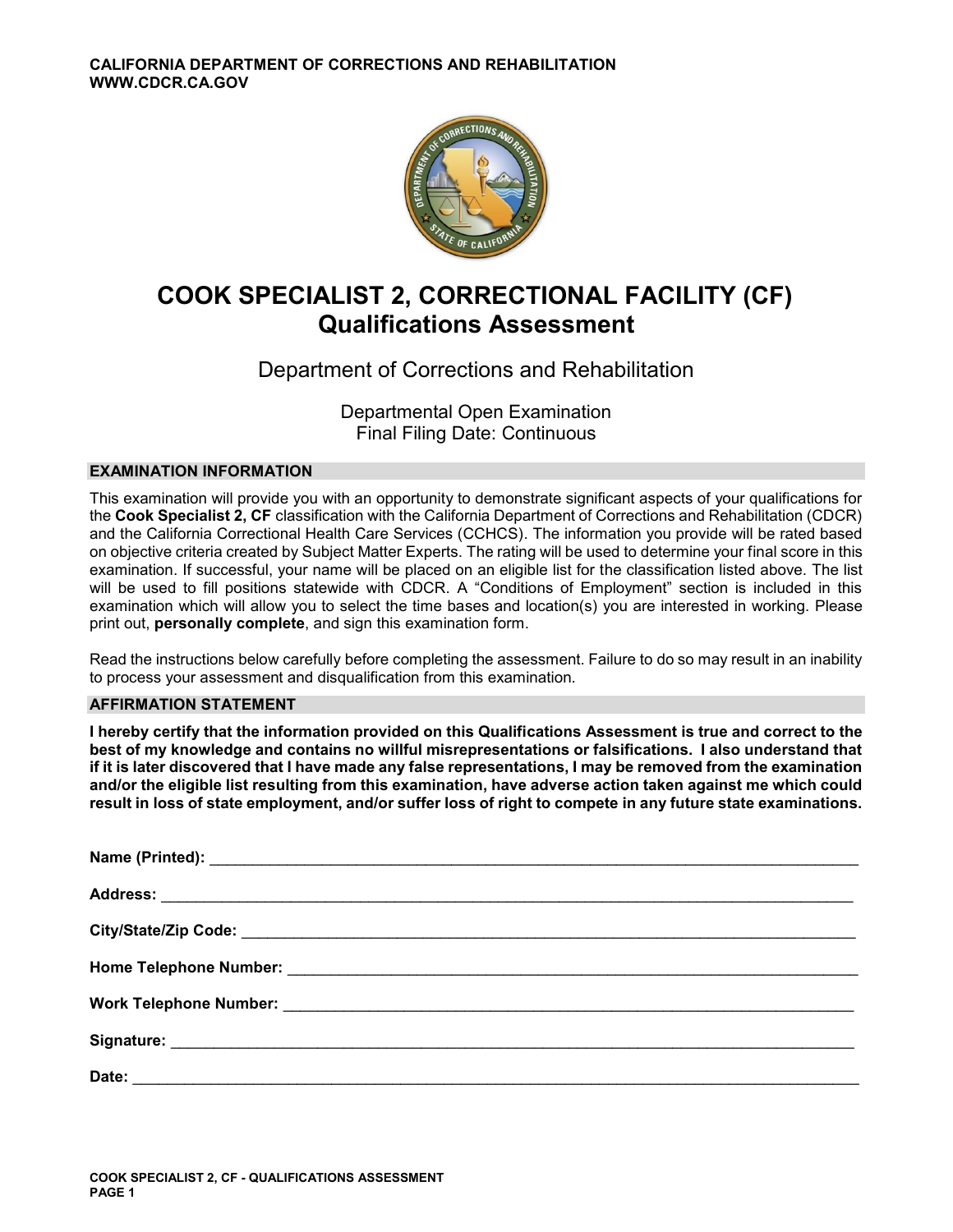## **FILING INSTRUCTIONS**

## **All applicants must complete and submit the following examination materials:**

- [Examination Application \(STD. 678\)](https://jobs.ca.gov/pdf/STD678.pdf)
- Qualifications Assessment

### By mail to:

**Department of Corrections and Rehabilitation Office of Workforce Planning P.O. Box 942883 Sacramento, CA 94283-0001** 

Or in person at:

**Department of Corrections and Rehabilitation 1515 S Street Sacramento, CA 95811-7243 Attn: Office of Workforce Planning, 211S** 

If you are personally delivering your application and Qualifications Assessment, you must do so between the hours of **8:00 a.m.** and **5:00 p.m.**, Monday through Friday, excluding holidays, on or before the cut-off date to the street address listed above.

## **NOTE:**

- All examination materials must have original signatures.
- Be sure your envelope has adequate postage if submitting via mail.
- Faxed or emailed copies will **NOT** be accepted under any circumstances.
- Make and keep a photocopy of the completed Qualifications Assessment for your records.

## **GENERAL INSTRUCTIONS**

This Qualifications Assessment is the sole component of the examination. To obtain a position on the eligible list, a minimum score of 70% must be achieved. Therefore, please be sure to review and follow all instructions carefully as missing or incomplete information may result in disqualification or a lower score.

This examination is comprised of the following areas:

- Affirmation Statement (page 1)
- Filing Instructions / General Instructions (page 2)
- Prior State Employment / Conditions of Employment (pages 3 4)
- Rating Instructions (page 5)
- Knowledge & Experience Assessment (pages 6 10)
- Recruitment Questionnaire (pages 11 12)

## **YOUR RESPONSES ARE SUBJECT TO VERIFICATION**

Please keep in mind that all information provided on this Qualifications Assessment will be subject to verification at any time during the examination process, hiring process, and even after gaining employment. Anyone who misrepresents his/her experience will be subject to adverse consequences, which could include the following action(s):

- Removal from the examination process
- Removal from the eligible list / certification list
- Loss of State employment
- Loss of rights to compete in any future state examinations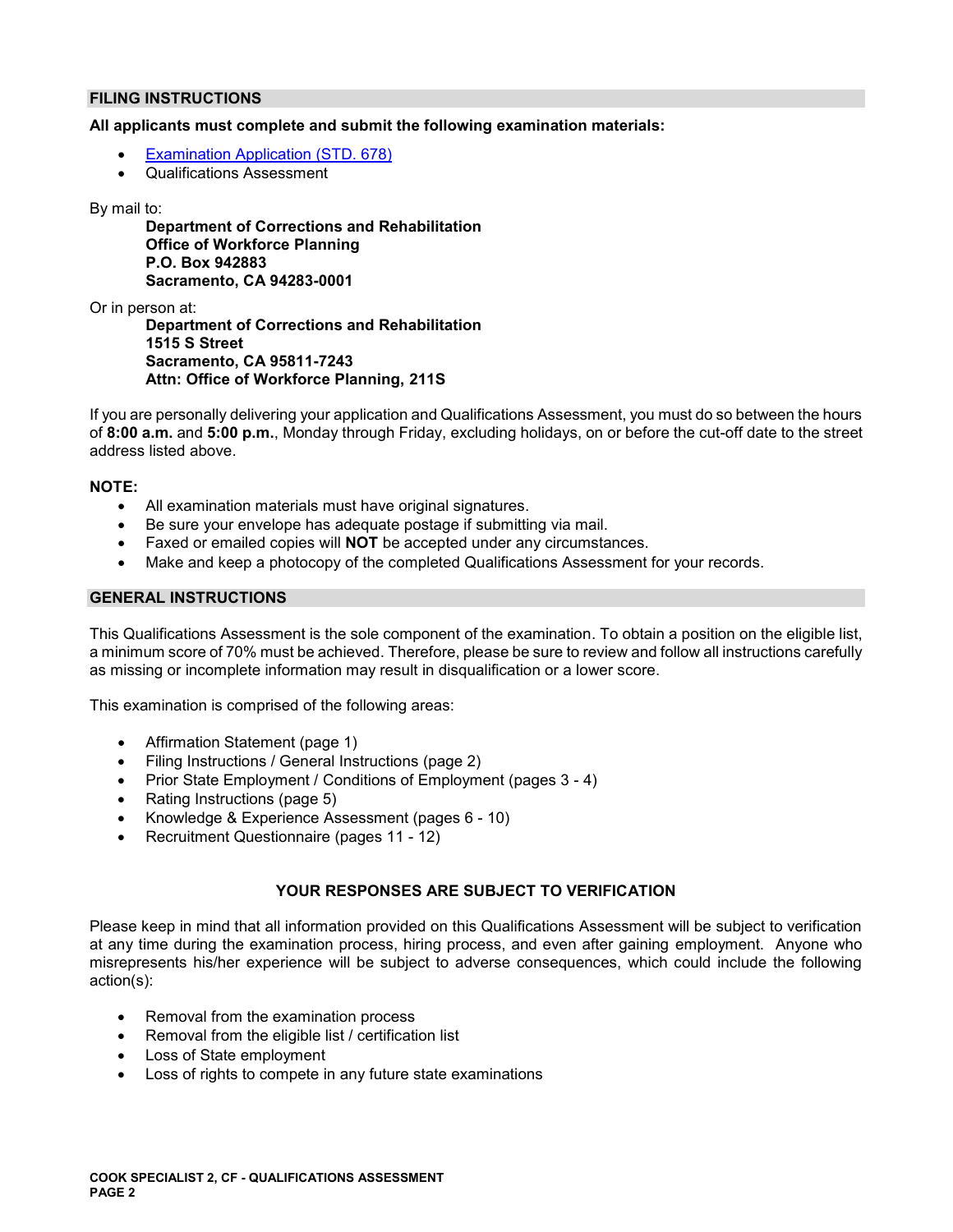## **PRIOR STATE EMPLOYMENT INFORMATION**

**Complete this next section ONLY if you have been previously dismissed from California State Civil Service employment by punitive action or as a result of disciplinary proceedings. IF THIS DOES NOT APPLY TO YOU, please skip this question.** 

**Do you have written permission from the California Department of Human Resources (CalHR) to take this examination?** 





**State Personnel Board, Rule 211 provides that a dismissed state employee may only participate in State Civil Service examinations if he/she has obtained prior consent from the State Personnel Board.** 

## **CONDITIONS OF EMPLOYMENT**

## **PLEASE MARK THE APPROPRIATE BOX(ES) OF YOUR CHOICE.**

If you are successful in this examination, your name will be placed on an active employment list and referred to fill vacancies Statewide according to the conditions you specify on this form.

### **TYPE OF APPOINTMENT YOU WILL ACCEPT**

Please mark the appropriate box(es) - you may check "(A) Any" if you are willing to accept any type of employment.

☐ **(D) Permanent Full-Time** ☐ **(R) Permanent Part-Time** ☐ **(K) Limited-Term Full-Time** ☐ **(A) Any** 

If all are marked and you receive an appointment other than permanent full-time, your name will continue to be considered for permanent full-time positions.

### **LOCATION(S) YOU ARE WILLING TO WORK**

☐ **5 ANYWHERE IN THE STATE –** If this box is marked, no further selection is necessary

### **NORTHERN REGION**

- 
- 
- 
- 
- Mule Creek State Prison ☐ 2500 **Modoc County** ☐ 4700 **Siskiyou County**  Pine Grove Youth Conservation ☐ 2800 **Napa County** Camp ☐ 4800 **Solano County**
- 
- ☐ 0500 **Calaveras County**
- 
- ☐ 0700 **Contra Costa County**  CSP, Sacramento ☐ 5200 **Tehama County**
- 
- 
- 
- 
- ☐ ☐ 3900 **San Joaquin County** 1200 **Humboldt County**  Deuel Vocational Institute ☐ 5800 **Yuba County**
- 
- ☐ 1800 **Lassen County**  O.H. Close YCF
- California Correctional Center N.A. Chaderjian YCF
- High Desert State Prison
- 
- 
- ☐ 2300 **Mendocino County** 0300 **Amador County** ☐ ☐ 4600 **Sierra County** 
	-
	-
	-
	- □ 3100 Placer County
	-
	-
	-
	-
- ☐ 0800 **Del Norte County**  Folsom State Prison ☐ 5300 **Trinity County**  Pelican Bay State Prison Richard A. McGee Correctional ☐ **El Dorado County** Training Center ☐ 5500 – **Tuolumne County** 0900 – Sierra Conservation Center
	-
- ☐ ☐ 3800 **San Francisco County** 1100 **Glenn County** ☐ 5700 **Yolo County** 
	-
	- California Health Care Facility
	-
	-
	-
- ☐ 0100 **Alameda County** ☐ 2100 **Marin County** ☐ 4100 **San Mateo County**
- ☐ **Alpine County**  CSP, San Quentin 0200 ☐ 4500 **Shasta County** 
	-
	-
	-
- ☐ 2900 **Nevada County**  California Medical Facility ☐ 0400 **Butte County** 
	-
- ☐ ☐ 4900 **Sonoma County** 3200 **Plumas County** ☐ 0600 **Colusa County** 
	-
	- ☐ 5100 **Sutter County** 3400 **Sacramento County** ☐
		-
		-
		-
		-
		-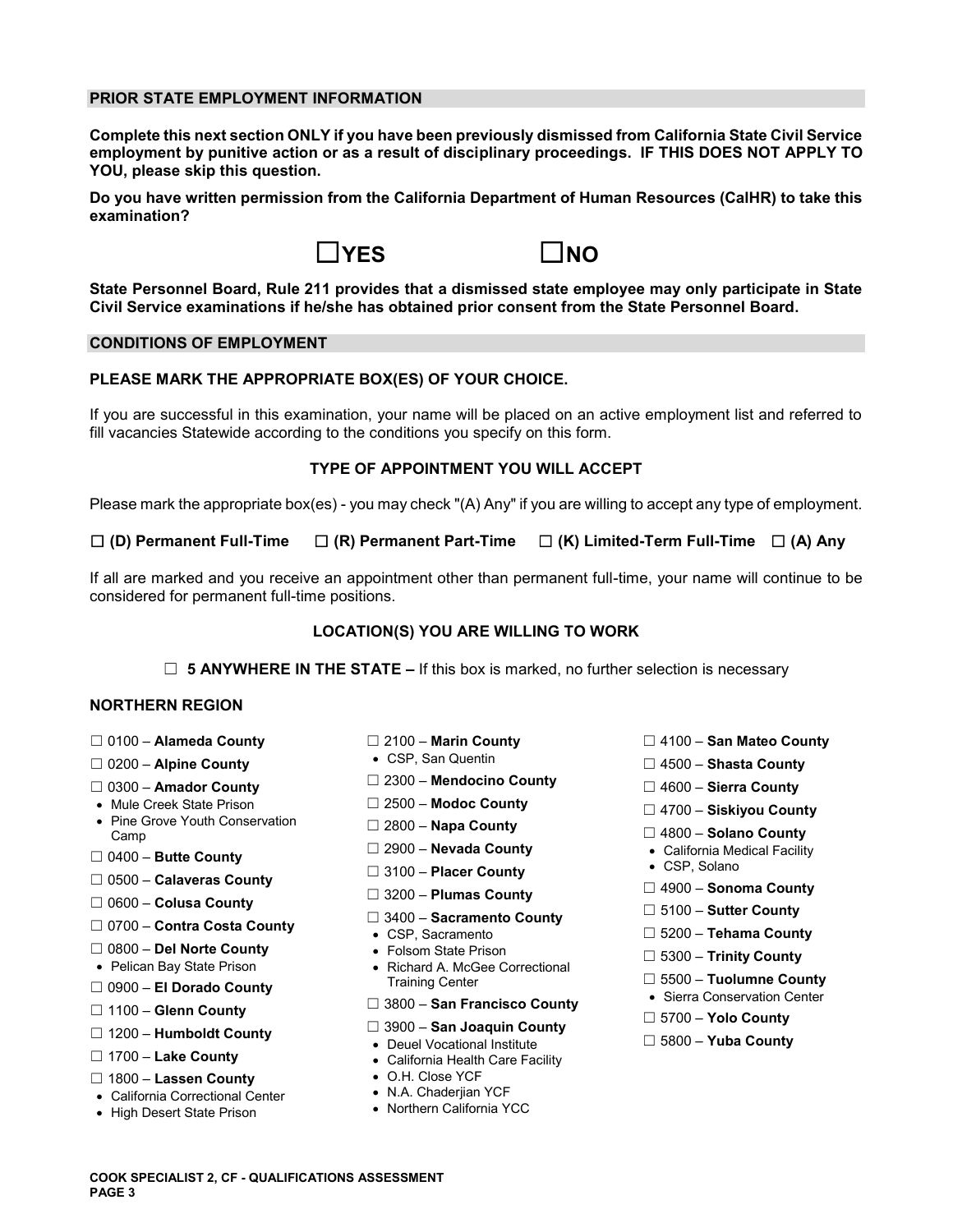## **CENTRAL REGION**

- 
- 
- 
- 
- 
- 
- Facility California Men's Colony Kern Valley State Prison
- 
- 

- 
- 
- □ 1400 **Inyo County** <br>CA Substance Abuse Treatment **and Substance Abuse Treatment** <br>Salinas Valley State Prison <br>San Benito Count Facility Facility ☐ 1500 – **Kern County** Facility ☐ 3500 – **San Benito County** 
	-
- California Correctional Institution **California Women's** California Correctional Institution **County County County**<br>
Facility **County County County County County County County County County County County County County Coun** 
	-
	-
	-
	-

- ☐ 1000 **Fresno County** ☐ 1600 **Kings County** ☐ 2700 **Monterey County**  Pleasant Valley State Prison Avenal State Prison Correctional Training Facility
	-
	-
	- California City Correctional ☐ 2000 **Madera County** ☐ 4000 **San Luis Obispo** Facility
		-
- North Kern State Prison Valley State Prison □ 4300 **Santa Clara County**
- Wasco State Prison **□ 2200 Mariposa County Diameter Diameter State Cruz County** 
	- ☐ 2400 **Merced County** ☐ 5000 **Stanislaus County**
	- ☐ 2600 **Mono County** ☐ 5400 **Tulare County**

## **SOUTHERN REGION**

- 
- 
- 
- ☐ 1900 **Los Angeles County**  Ironwood State Prison
- 
- 
- ☐ 1300 **Imperial County** ☐ 3300 **Riverside County** ☐ 3700 **San Diego County**
- Calipatria State Prison California Rehabilitation Center RJ Donovan Correctional Facility
	-
	-
- ☐ 5600 **Ventura County**  CSP, Los Angeles County ☐ 3600 **San Bernardino** <sup>V</sup>

• California Institution for Men California Institution for Women

- 
- CSP, Centinela **Chuckawalla Valley State Prison** □ 4200 **Santa Barbara County 1000 Line Arroller County** Ironwood State Prison
	-
	-

**ADDRESS OR EMPLOYMENT CHANGES** 

After list release, successful candidates may update any address and/or availability for employment preference information by accessing their [CalCareer Account](https://www.jobs.ca.gov/) (www.jobs.ca.gov) on the California Department of Human Resources (CalHR) website or by notifying CDCR at the following address:

> California Department of Corrections and Rehabilitation Office of Workforce Planning P.O. Box 942883 Sacramento, CA 94283-0001 Attn: Certification Unit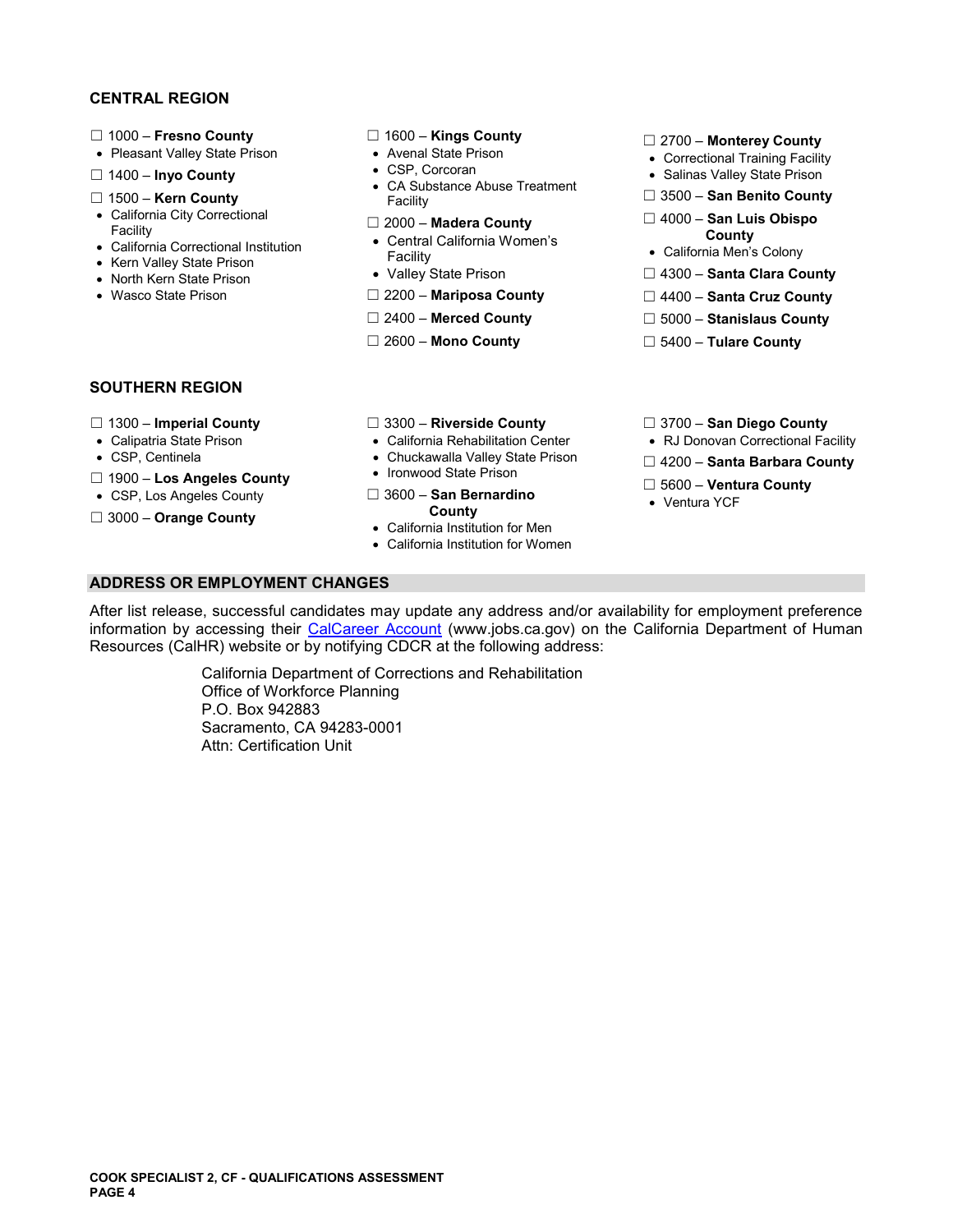## **RATING INSTRUCTIONS**

Rate your knowledge and experience performing specific job-related actions, using the rating scale(s) below.

Respond to each statement, beginning on the following page, by indicating how the statement applies to you. You are required to respond to every statement by marking one option for each of the two scales provided. Responses may not be changed or added once submitted to the Office of Workforce Planning. Missing responses will result in a lower score.

In responding to each statement, you may refer to your FORMAL EDUCATION, FORMAL TRAINING COURSES, and/or WORK EXPERIENCE whether paid or not paid.

## **SCALE #1 - KNOWLEDGE RELATED TO PERFORMING THIS ACTION**

## **Extensive Knowledge**

I possess an expert knowledge level to the extent that I have effectively performed tasks related to this knowledge in the most difficult and complex situations **and** I have instructed others on specific aspects of this knowledge.

## **Moderate Knowledge**

I possess an advanced knowledge level to the extent that I could effectively perform this task under the majority of circumstances or situations encountered.

## **Basic Knowledge**

I possess a sufficient knowledge level that would allow me to perform this task successfully in routine situations.

## **Limited Knowledge**

I have some knowledge of how to perform this task, but I may require additional instruction to apply my knowledge effectively.

### **No Knowledge**

I have no knowledge of how to perform this task or what it may entail.

## **SCALE #2 - EXPERIENCE RELATED TO PERFORMING THIS ACTION**

### **Extensive Experience**

I have more than 4 years of experience in regularly performing this action **and** I have instructed others on this specific action.

### **Moderate Experience**

I have more than 3 years, but less than 4 years of experience performing this action **and** I can perform it independently.

### **Basic Experience**

I have more than 2 years, but less than 3 years of experience performing this action **and** I have performed it regularly with minimal or no assistance.

### **Limited Experience**

I have less than 2 years of experience in performing this action **and** I may require assistance for successful performance.

## **No Experience**

I have never performed this action.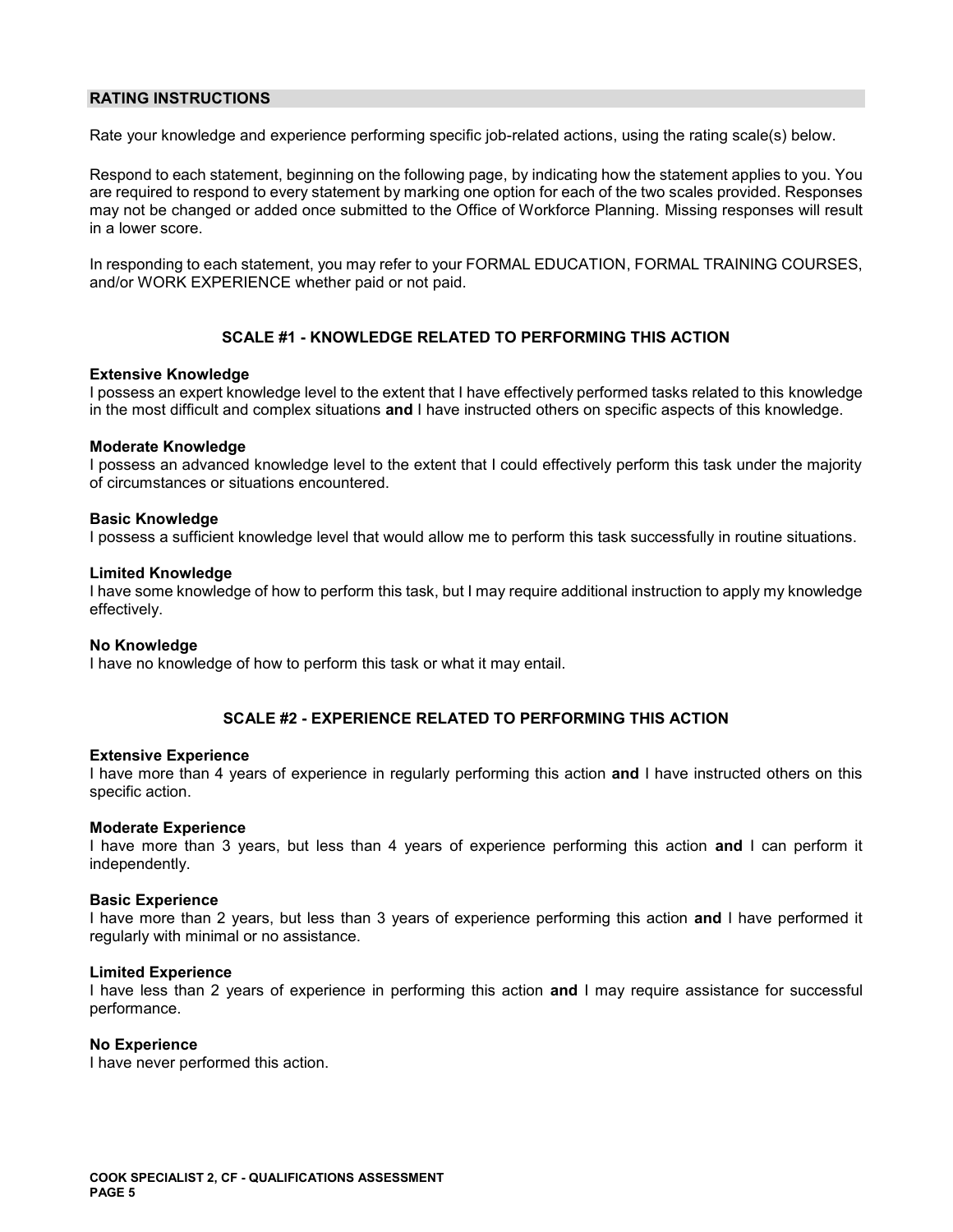| Prepare all ingredients needed for entrees, desserts, beverages, etc. to produce meals.<br>1.                                                                   |                                                                                                                                                                                        |
|-----------------------------------------------------------------------------------------------------------------------------------------------------------------|----------------------------------------------------------------------------------------------------------------------------------------------------------------------------------------|
| Knowledge related to performing this action<br>□ Extensive Knowledge<br>□ Moderate Knowledge<br>□ Basic Knowledge<br>□ Limited Knowledge<br>□ No Knowledge      | Experience related to performing this action<br>$\Box$ Extensive Experience<br>□ Moderate Experience<br>□ Basic Experience<br>$\Box$ Limited Experience<br>$\Box$ No Experience        |
|                                                                                                                                                                 |                                                                                                                                                                                        |
| 2.<br>Cook all ingredients for meals to feed the population.                                                                                                    |                                                                                                                                                                                        |
| Knowledge related to performing this action<br>□ Extensive Knowledge<br>□ Moderate Knowledge<br>□ Basic Knowledge<br>□ Limited Knowledge<br>□ No Knowledge      | Experience related to performing this action<br>$\Box$ Extensive Experience<br>□ Moderate Experience<br>$\Box$ Basic Experience<br>$\Box$ Limited Experience<br>$\Box$ No Experience   |
| 3.<br>Serve various food items to ensure adequate portions.                                                                                                     |                                                                                                                                                                                        |
| Knowledge related to performing this action<br>□ Extensive Knowledge<br>□ Moderate Knowledge<br>□ Basic Knowledge<br>□ Limited Knowledge<br>□ No Knowledge      | <b>Experience related to performing this action</b><br>$\Box$ Extensive Experience<br>□ Moderate Experience<br>□ Basic Experience<br>$\Box$ Limited Experience<br>$\Box$ No Experience |
| 4.<br>standards.                                                                                                                                                | Clean culinary utensils, equipment and the working area with the assistance of helpers to maintain food/health                                                                         |
| Knowledge related to performing this action<br>□ Extensive Knowledge<br>□ Moderate Knowledge<br>□ Basic Knowledge<br>□ Limited Knowledge<br>$\Box$ No Knowledge | Experience related to performing this action<br>□ Extensive Experience<br>□ Moderate Experience<br>$\Box$ Basic Experience<br>$\Box$ Limited Experience<br>□ No Experience             |
| 5.<br>food/health standards.                                                                                                                                    | Maintain culinary utensils, equipment and the working area with the assistance of helpers to uphold                                                                                    |
| Knowledge related to performing this action<br>□ Extensive Knowledge<br>□ Moderate Knowledge<br>□ Basic Knowledge<br>□ Limited Knowledge                        | Experience related to performing this action<br>□ Extensive Experience<br>□ Moderate Experience<br>$\Box$ Basic Experience<br>$\Box$ Limited Experience                                |

- 
- 
- 
- ☐ Limited Knowledge ☐ Limited Experience
	- □ No Experience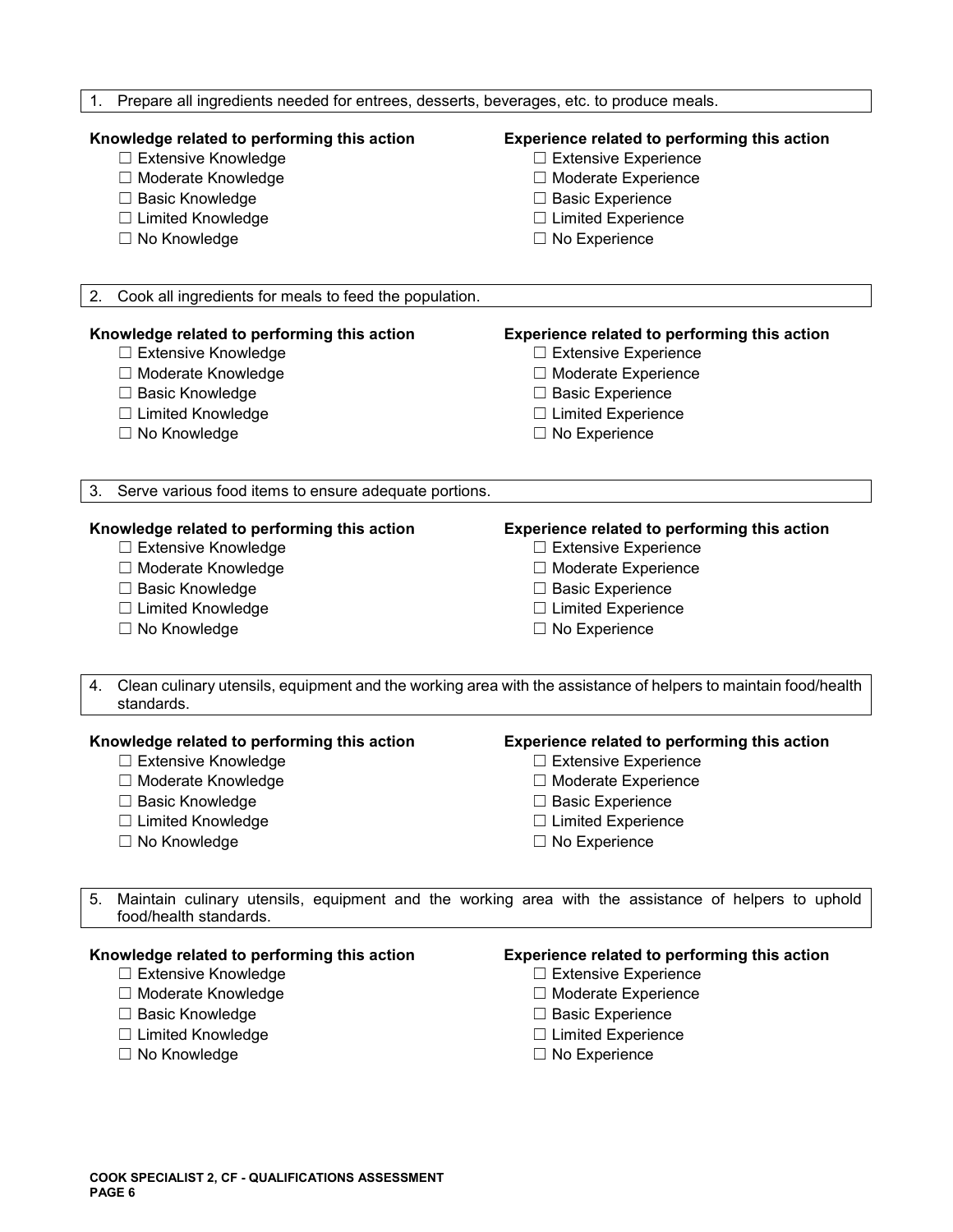### 6. Assign work to employees and helpers to assist with meal production and other duties within the kitchen.

- ☐ Extensive Knowledge ☐ Extensive Experience
- 
- 
- ☐ Limited Knowledge ☐ Limited Experience
- 

## **Knowledge related to performing this action Experience related to performing this action**

- 
- ☐ Moderate Knowledge ☐ Moderate Experience
- ☐ Basic Knowledge ☐ Basic Experience
	-
- ☐ No Knowledge ☐ No Experience

7. Give instruction and training to employees and helpers to ensure a safe and healthful work environment.

## **Knowledge related to performing this action Experience related to performing this action**

- 
- 
- 
- ☐ Limited Knowledge ☐ Limited Experience
- 

- ☐ Extensive Knowledge ☐ Extensive Experience
- ☐ Moderate Knowledge ☐ Moderate Experience
- ☐ Basic Knowledge ☐ Basic Experience
	-
- ☐ No Knowledge ☐ No Experience

8. Evaluate the performance of the employees and helpers to ensure proper productivity, safety/sanitation and compliance.

## **Knowledge related to performing this action Experience related to performing this action**

- ☐ Extensive Knowledge ☐ Extensive Experience
- 
- 
- ☐ Limited Knowledge ☐ Limited Experience
- 

- 
- ☐ Moderate Knowledge ☐ Moderate Experience
- ☐ Basic Knowledge ☐ Basic Experience
	-
- ☐ No Knowledge ☐ No Experience

9. Take appropriate action with employees and helpers to promote good job performance.

## **Knowledge related to performing this action Experience related to performing this action**

- ☐ Extensive Knowledge ☐ Extensive Experience
- ☐ Moderate Knowledge ☐ Moderate Experience
- 
- ☐ Limited Knowledge ☐ Limited Experience
- 

- 
- 
- ☐ Basic Knowledge ☐ Basic Experience
	-
- ☐ No Knowledge ☐ No Experience

10. Recommend appropriate action with employees and helpers based on job performance.

- ☐ Extensive Knowledge ☐ Extensive Experience
- ☐ Moderate Knowledge ☐ Moderate Experience
- ☐ Basic Knowledge ☐ Basic Experience
- 
- ☐ No Knowledge ☐ No Experience

## **Knowledge related to performing this action Experience related to performing this action**

- 
- 
- 
- ☐ Limited Knowledge ☐ Limited Experience
	-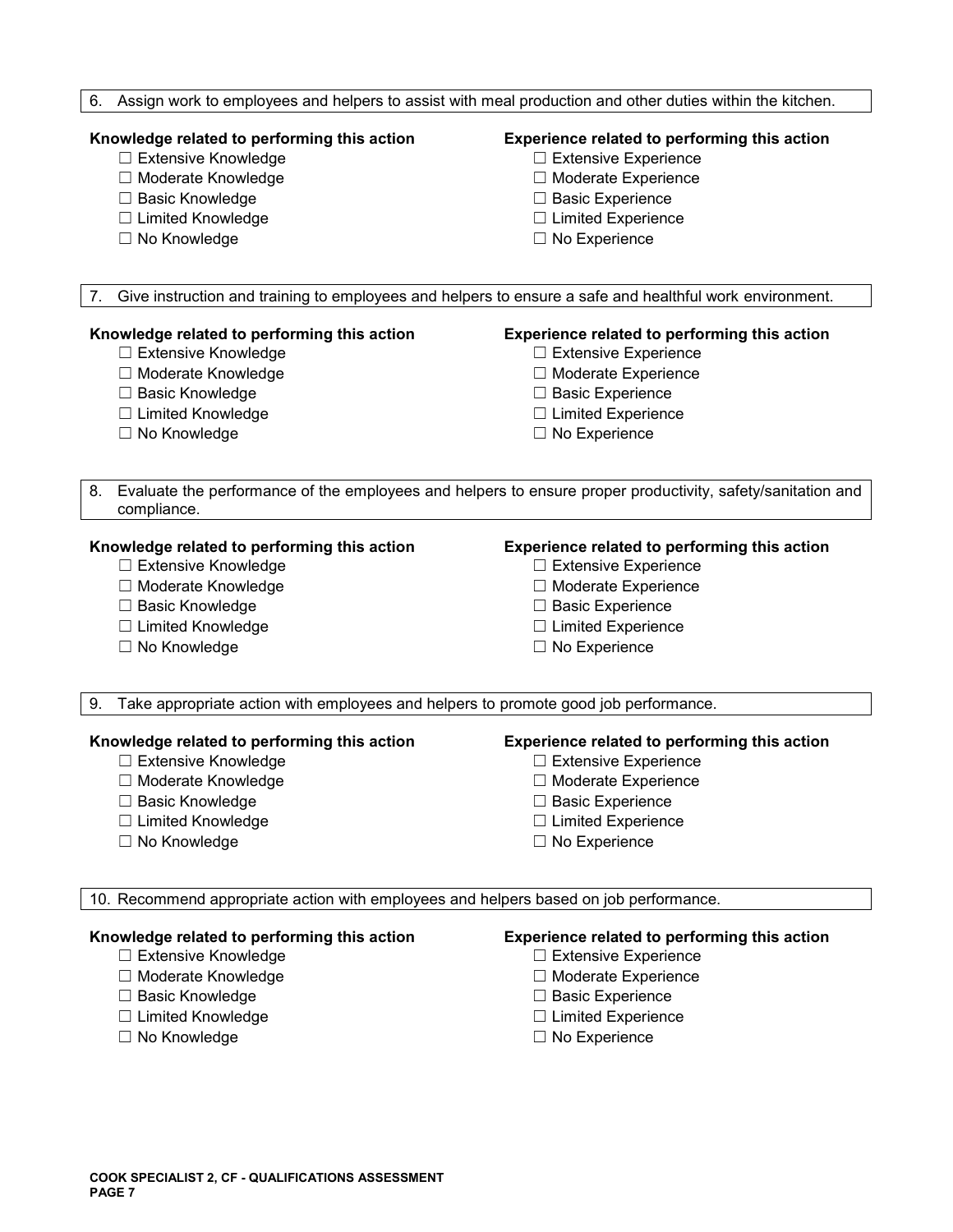### 11. Plan menus to ensure nutritious and tasteful meals.

- ☐ Extensive Knowledge ☐ Extensive Experience
- 
- 
- ☐ Limited Knowledge ☐ Limited Experience
- 

## **Knowledge related to performing this action Experience related to performing this action**

- 
- ☐ Moderate Knowledge ☐ Moderate Experience
- ☐ Basic Knowledge ☐ Basic Experience
	-
- ☐ No Knowledge ☐ No Experience

12. Inspect personnel and working areas to ensure health, hygiene and safety standards are being met.

## **Knowledge related to performing this action Experience related to performing this action**

- 
- 
- 
- ☐ Limited Knowledge ☐ Limited Experience
- 

- ☐ Extensive Knowledge ☐ Extensive Experience
- ☐ Moderate Knowledge ☐ Moderate Experience
- ☐ Basic Knowledge ☐ Basic Experience
	-
- ☐ No Knowledge ☐ No Experience

13. Maintain safety/sanitation standards to ensure a safe, clean, healthy environment.

- ☐ Extensive Knowledge ☐ Extensive Experience
- ☐ Moderate Knowledge ☐ Moderate Experience
- 
- 
- ☐ No Knowledge ☐ No Experience

## **Knowledge related to performing this action Experience related to performing this action**

- 
- 
- ☐ Basic Knowledge ☐ Basic Experience
- ☐ Limited Knowledge ☐ Limited Experience
	-

14. Report on the work progress of assistants to ensure duties are being completed ina timely manner.

- ☐ Extensive Knowledge ☐ Extensive Experience
- ☐ Moderate Knowledge ☐ Moderate Experience
- 
- ☐ Limited Knowledge ☐ Limited Experience
- ☐ No Knowledge ☐ No Experience

## **Knowledge related to performing this action Experience related to performing this action**

- 
- 
- ☐ Basic Knowledge ☐ Basic Experience
	-
	-

## 15. Keep records to track/document compliance with Hazard Analysis Critical Control Point.

- ☐ Extensive Knowledge ☐ Extensive Experience
- ☐ Moderate Knowledge ☐ Moderate Experience
- 
- 
- ☐ No Knowledge ☐ No Experience

## **Knowledge related to performing this action Experience related to performing this action**

- 
- 
- ☐ Basic Knowledge ☐ Basic Experience
- ☐ Limited Knowledge ☐ Limited Experience
	-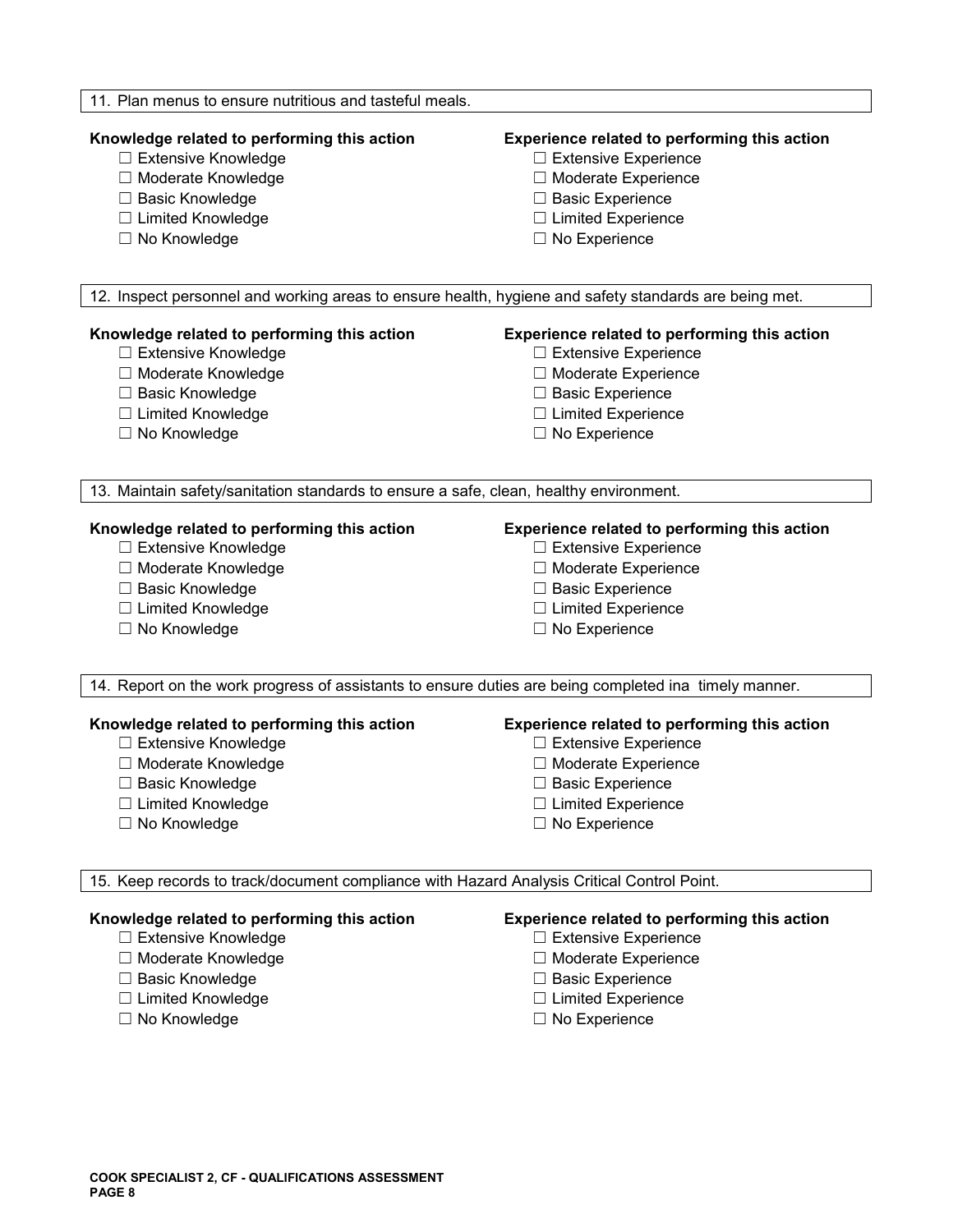## 16. Requisition supplies to perform daily production of meals.

- 
- 
- 
- ☐ Limited Knowledge ☐ Limited Experience
- 

## **Knowledge related to performing this action Experience related to performing this action**

- ☐ Extensive Knowledge ☐ Extensive Experience
- ☐ Moderate Knowledge ☐ Moderate Experience
- ☐ Basic Knowledge ☐ Basic Experience
	-
- ☐ No Knowledge ☐ No Experience

17. Receive supplies to ensure the correct product and quantities are delivered.

## **Knowledge related to performing this action Experience related to performing this action**

- 
- 
- 
- ☐ Limited Knowledge ☐ Limited Experience
- 

- ☐ Extensive Knowledge ☐ Extensive Experience
- ☐ Moderate Knowledge ☐ Moderate Experience
- ☐ Basic Knowledge ☐ Basic Experience
	-
- ☐ No Knowledge ☐ No Experience

18. Inspect supplies to make sure items are within code, not damaged or contaminated, and stored at the right temperature.

## **Knowledge related to performing this action Experience related to performing this action**

- ☐ Extensive Knowledge ☐ Extensive Experience
- ☐ Moderate Knowledge ☐ Moderate Experience
- ☐ Basic Knowledge ☐ Basic Experience
- ☐ Limited Knowledge ☐ Limited Experience
- 

- 
- 
- 
- 
- ☐ No Knowledge ☐ No Experience

19. Store supplies to ensure products are being sued correctly according to First-In, First Out and other storage requirements.

- ☐ Extensive Knowledge ☐ Extensive Experience
- 
- ☐ Basic Knowledge ☐ Basic Experience
- ☐ Limited Knowledge ☐ Limited Experience
- 

## **Knowledge related to performing this action Experience related to performing this action**

- 
- ☐ Moderate Knowledge ☐ Moderate Experience
	-
	-
- ☐ No Knowledge ☐ No Experience

20. Inventory supplies to make sure there is adequate stock on hand for meal production.

- 
- ☐ Moderate Knowledge ☐ Moderate Experience
- 
- ☐ Limited Knowledge ☐ Limited Experience
- 

## **Knowledge related to performing this action Experience related to performing this action**

- ☐ Extensive Knowledge ☐ Extensive Experience
	-
- ☐ Basic Knowledge ☐ Basic Experience
	-
- ☐ No Knowledge ☐ No Experience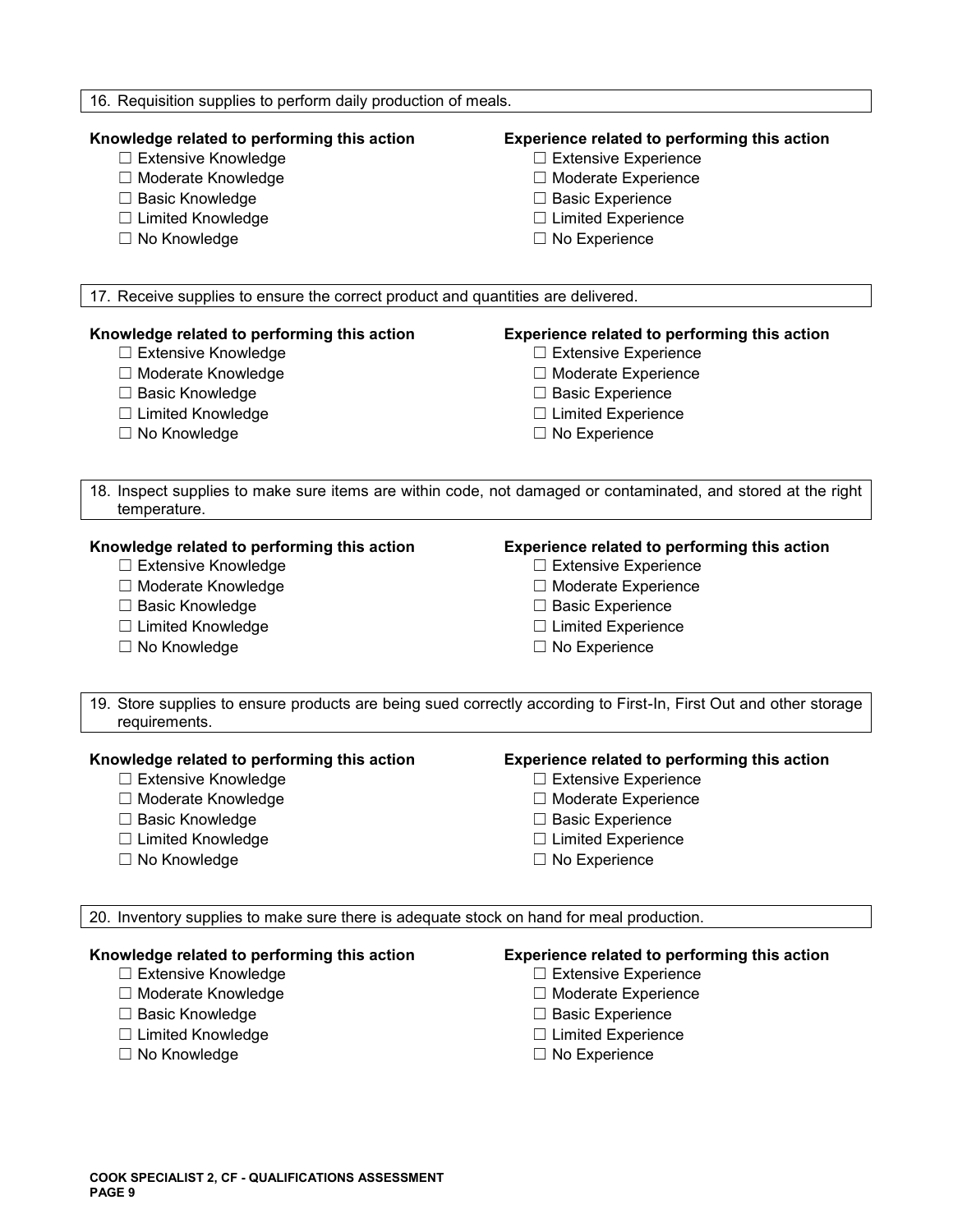## 21. Maintain order to prevent injury, theft and damage to property.

## **Knowledge related to performing this action Experience related to performing this action**

- ☐ Extensive Knowledge ☐ Extensive Experience
- ☐ Moderate Knowledge ☐ Moderate Experience
- 
- ☐ Limited Knowledge ☐ Limited Experience
- 

- 
- 
- ☐ Basic Knowledge ☐ Basic Experience
	-
- ☐ No Knowledge ☐ No Experience

22. Supervise the conduct of employees and helpers to prevent injury, theft and damage to property.

## **Knowledge related to performing this action Experience related to performing this action**

- 
- 
- 
- 
- 

- ☐ Extensive Knowledge ☐ Extensive Experience
- ☐ Moderate Knowledge ☐ Moderate Experience
- ☐ Basic Knowledge ☐ Basic Experience
- ☐ Limited Knowledge ☐ Limited Experience
- ☐ No Knowledge ☐ No Experience

23. Maintain security of working areas and work materials to ensure the safety of all employees/helpers and property.

## **Knowledge related to performing this action Experience related to performing this action**

- ☐ Extensive Knowledge ☐ Extensive Experience
- ☐ Moderate Knowledge ☐ Moderate Experience
- ☐ Basic Knowledge ☐ Basic Experience
- ☐ Limited Knowledge ☐ Limited Experience
- 

- 
- 
- 
- 
- ☐ No Knowledge ☐ No Experience

24. Act for your supervisor in his/her absence to ensure the continued operation of the food service department.

### **Knowledge related to performing this action Experience related to performing this action**

- ☐ Extensive Knowledge ☐ Extensive Experience
- ☐ Moderate Knowledge ☐ Moderate Experience
- ☐ Basic Knowledge ☐ Basic Experience
- ☐ Limited Knowledge ☐ Limited Experience
- 

- 
- 
- 
- 
- ☐ No Knowledge ☐ No Experience

## **THIS CONCLUDES THE EXAMINATION**

**REVISION DATE:** 5/13/2021 – DT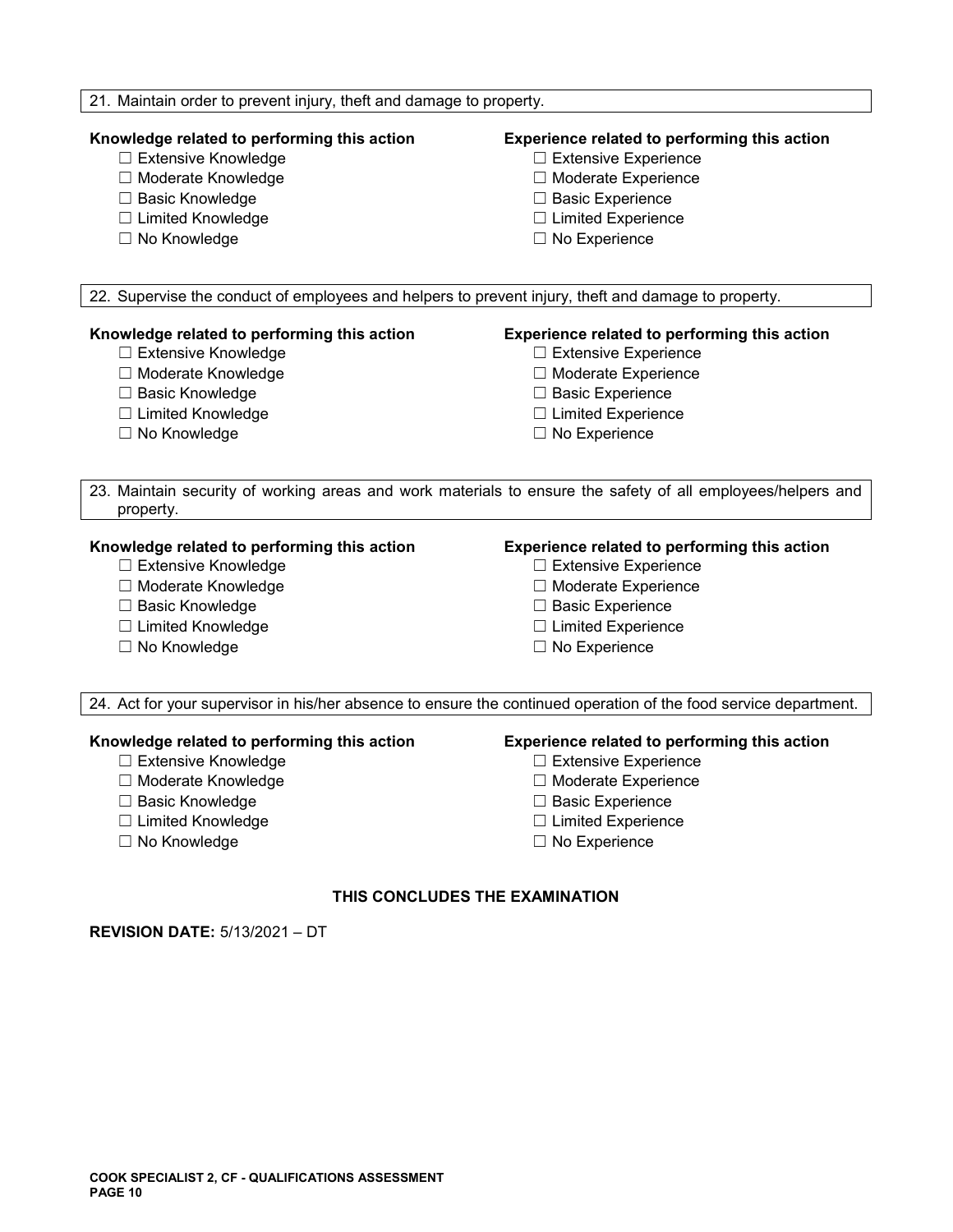## **RECRUITMENT QUESTIONNAIRE**

Applicants are asked to voluntarily provide the information below. The following data will be used for statistical data gathering and reporting purposes. This questionnaire will be separated from the examination and this information will not be used in any employment decisions.

## **GENDER**

- ☐ Male
- ☐ Female
- ☐ Non-binary

## **RACE AND ETHNICITY**

Check **one** box that best describes your race or ethnicity.

- ☐ Black or African American ☐ Multiple Asian\*\* ☐ Multiple Pacific Islander\*\*\*
- ☐ American Indian or Alaska ☐ Indian ☐ Guamanian
- ☐ Hispanic or Latino (alone or ☐ Chinese ☐ Samoan in combination with any other race) ☐ Filipino ☐ Other Pacific Islander
- 
- 
- Native ☐ Cambodian ☐ Hawaiian ☐ White ☐ Japanese ☐ Multiple Races\* ☐ Korean ☐ Laotian ☐ Vietnamese ☐ Other Asian

## **ASIAN PACIFIC ISLANDER**

- 
- 
- 
- 
- 

- \*If you identify with more than one race that is Non-Hispanic or Latino, select Multiple Races.
- \*\*If you identify with more than one Asian ethnicity, select Multiple Asian.

\*\*\*If you identify with more than one Pacific Islander ethnicity, select Multiple Pacific Islander.

## **AUTHORITIES**

Government Code sections 8310.5, 19705, 19790, 19792(h) and California Code of Regulations, Title 2, sections 599.980, 11013(b) authorize the State of California to collect demographic information on job applicants and exam participants for analysis and statistical purposes.

## **CONTINUE TO NEXT PAGE TO COMPLETE RECRUITMENT QUESTIONNAIRE**